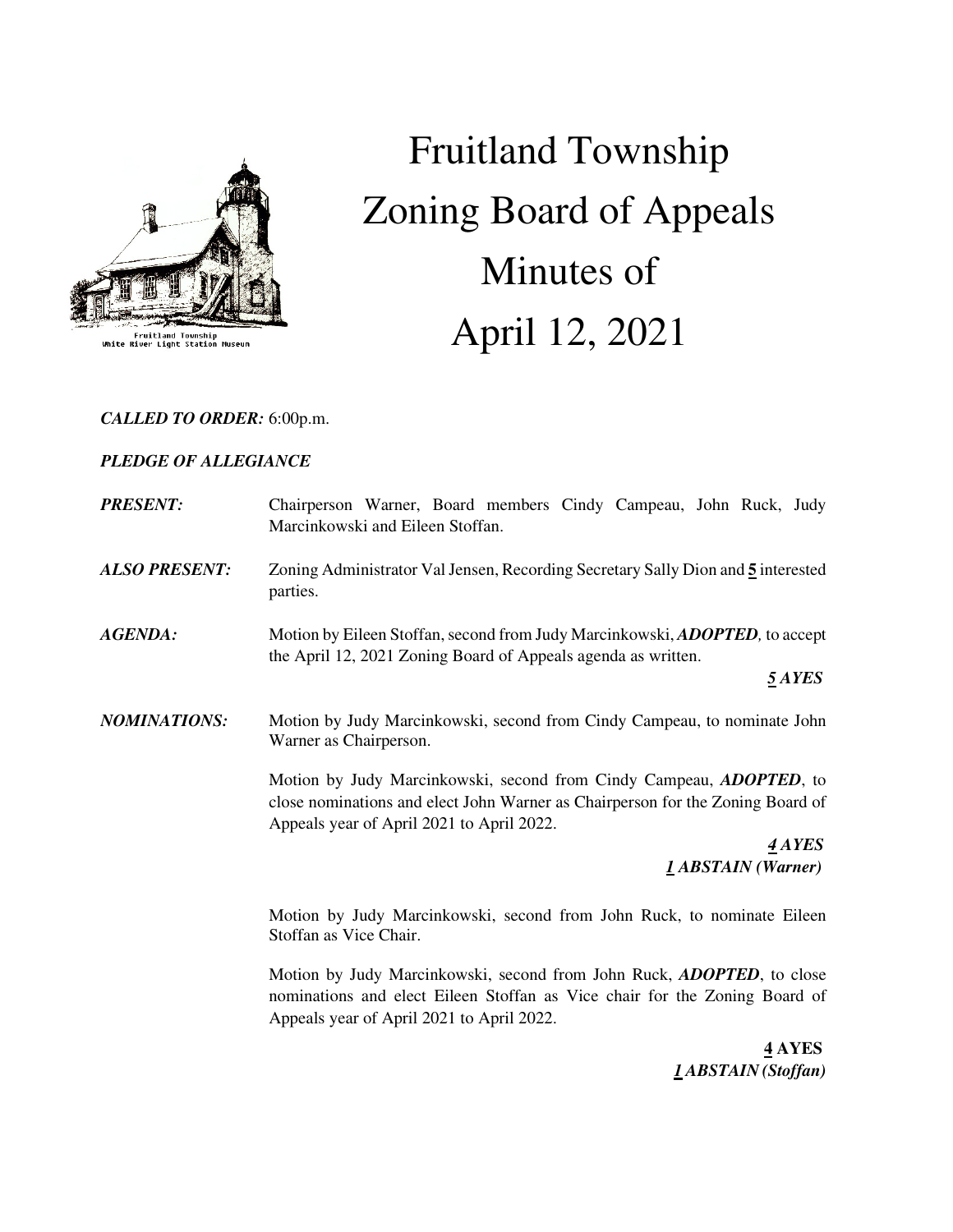Motion by Judy Marcinkowski, second from Eileen Stoffan, to nominate Cindy Campeau as Secretary.

 Motion by Judy Marcinkowski, second from Eileen Stoffan, *ADOPTED*, to close nominations and elect Cindy Campeau as Secretary for the Zoning Board of Appeals year of April 2021 to April 2022.

 *4 AYES 1 ABSTAIN (Campeau)* 

*MINUTES:* Motion by Judy Marcinkowski, second from Eileen Stoffan, *ADOPTED*, to accept the September 14, 2020 meeting minutes as written.

*5 AYES* 

Chairperson Warner explained the purpose and function of the Zoning Board of Appeals.

# *6310 South Shore Drive 61-06-170-000-0007-00*

**Applicant Brian Jones, 6310 South Shore Drive, Whitehall, Michigan 49461,** requests variance from the following Article, ARTICLE III, GENERAL PROVISIONS, SECTION 3.08 G. ACCESSORY BUILDING SIZES, HEIGHTS AND SETBACKS to construct a 648 sq. ft. accessory building in addition to their 484 sq. ft. existing accessory building **(pursuant to section 19.03(C) of the Zoning Ordinance).**

# *Public Hearing Open 6:10 p.m.*

# *Correspondence*

Recording Secretary Sally Dion advised there were five correspondence, all in support.

Zoning Administrator Jensen stated the denial was because the proposed 648 sq. ft. building in addition to the existing 484 sq. ft. would exceed the maximum size allowed for the size of the parcel.

Brian Jones, applicant, explained he is aware the proposed will be over the maximum size allowed, they could do an attached garage, however, that will impede medical/emergency access for the neighbors, also does not want to impede the view of the lake from above and from the lake, he has met with and discussed with all neighbors.

Chairperson Warner asks if they are building a new accessory building why not remove the old. Mr. Jones replied the old can be used for storage, also said is costly to have removed.

Chairperson Warner advised if they tore down the old one, they would not have had to come for a variance as the proposed building was under the maximum allowed and added that no one is entitled to a view.

Board Member Marcinkowski asked if either the Police or Fire Department were asked for an opinion on this?

Mr. Jones stated no they had not and that the neighbors said there was an easement, however, he could not find a deed that shows any easement.

Board Member Ruck also stated the application indicated an easement. Mr. Jones said again he could not find such easement.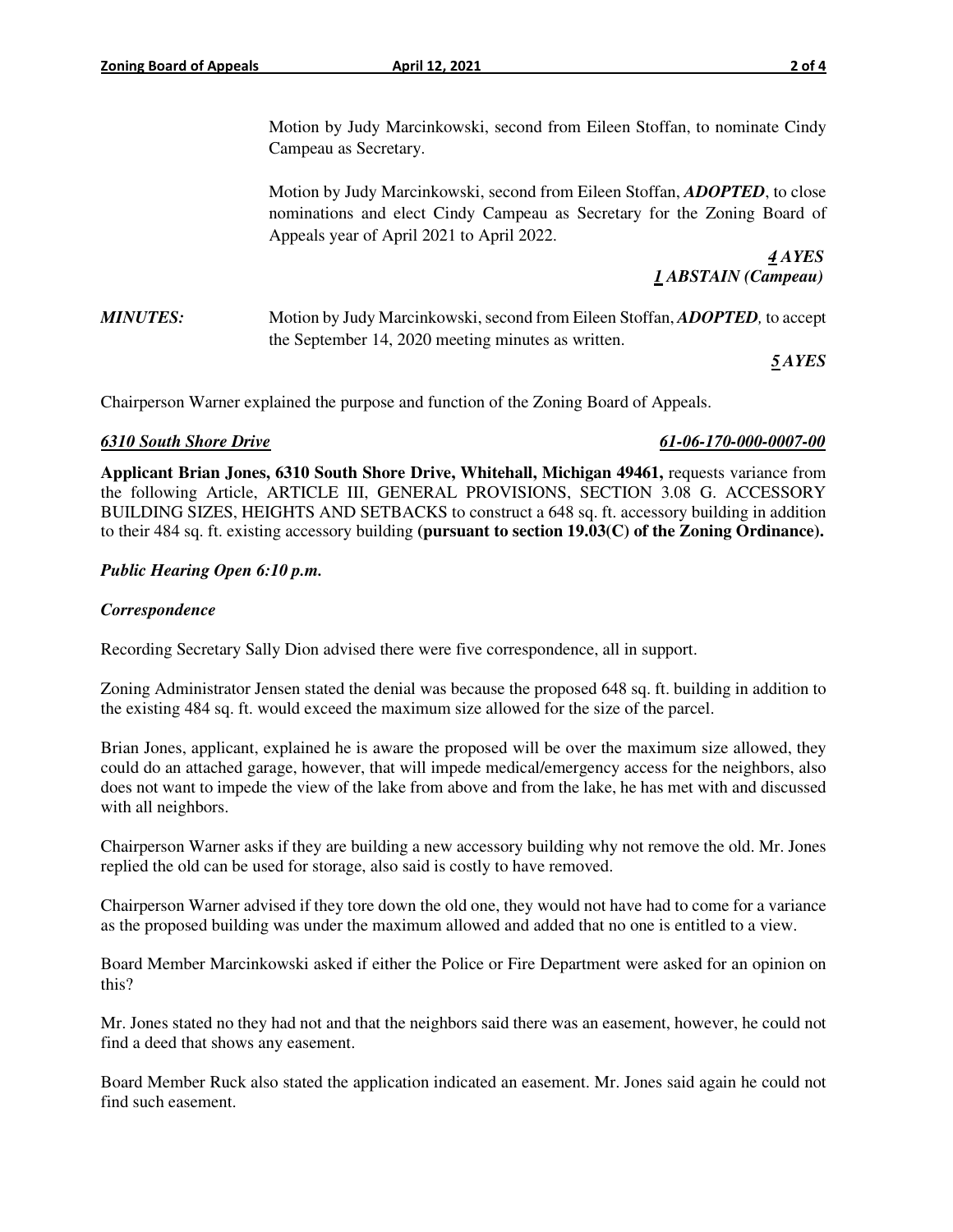Board Member Ruck asked Zoning Administrator Jensen if it was correct if they removed the old one the proposed one would meet the maximum? Zoning Administrator Jensen answered, that is correct.

Chairperson Warner advised they are allowed 672 sq ft of accessory building, he does not see a need for two, when removing the old they could meet the maximum allowed.

Board Member Ruck asked if it was attached would it be the same proposed size. Mr. Jones answered, yes more than likely.

Board Member Stoffan asked if this was a combined lot, is that true? Zoning Administrator Jensen stated it has been so long since he reviewed, he is not sure if it was or not. His consideration is determined on the size of the parcel now.

### *Public Comment*

None

Chairperson Warner asked Recording Secretary Sally Dion to read the names and addresses for the correspondence.

Steve Rogers, 6319 South Shore Drive, **supports**. John & Karel Schram, 6330 South Shore Drive, **supports**. Douglas Kniff & Trudy Nicely, 6301 South Shore Drive, **supports**. Paul Reid, 6329 South Shore Drive, **supports**.

> Motion by Cindy Campeau, second from Judy Marcinkowski, *ADOPTED*, to close *Public Hearing at 6:23 p.m.*

*5 AYES* 

Review standards for variances were reviewed and found un-favorable.

Motion by John Ruck, second from Judy Marcinkowski, *ADOPTED*, to *DENY*, the variance as requested by **Applicant Brian Jones, 6310 South Shore Drive, Whitehall, Michigan 49461,** requests variance from the following Article, ARTICLE III, GENERAL PROVISIONS, SECTION 3.08 G. ACCESSORY BUILDING SIZES, HEIGHTS AND SETBACKS to construct a 648 sq. ft. accessory building in addition to their 484 sq. ft. existing accessory building **(pursuant to section 19.03(C) of the Zoning Ordinance). ROLL CALL VOTE:** Campeau *AYE*, Ruck *AYE*, Marcinkowski *AYE,* 

Stoffan *AYE* and Warner *AYE*.

Chairperson Warner informed that they have up to 30 days to appeal in Circuit Court the denial of their variance request.